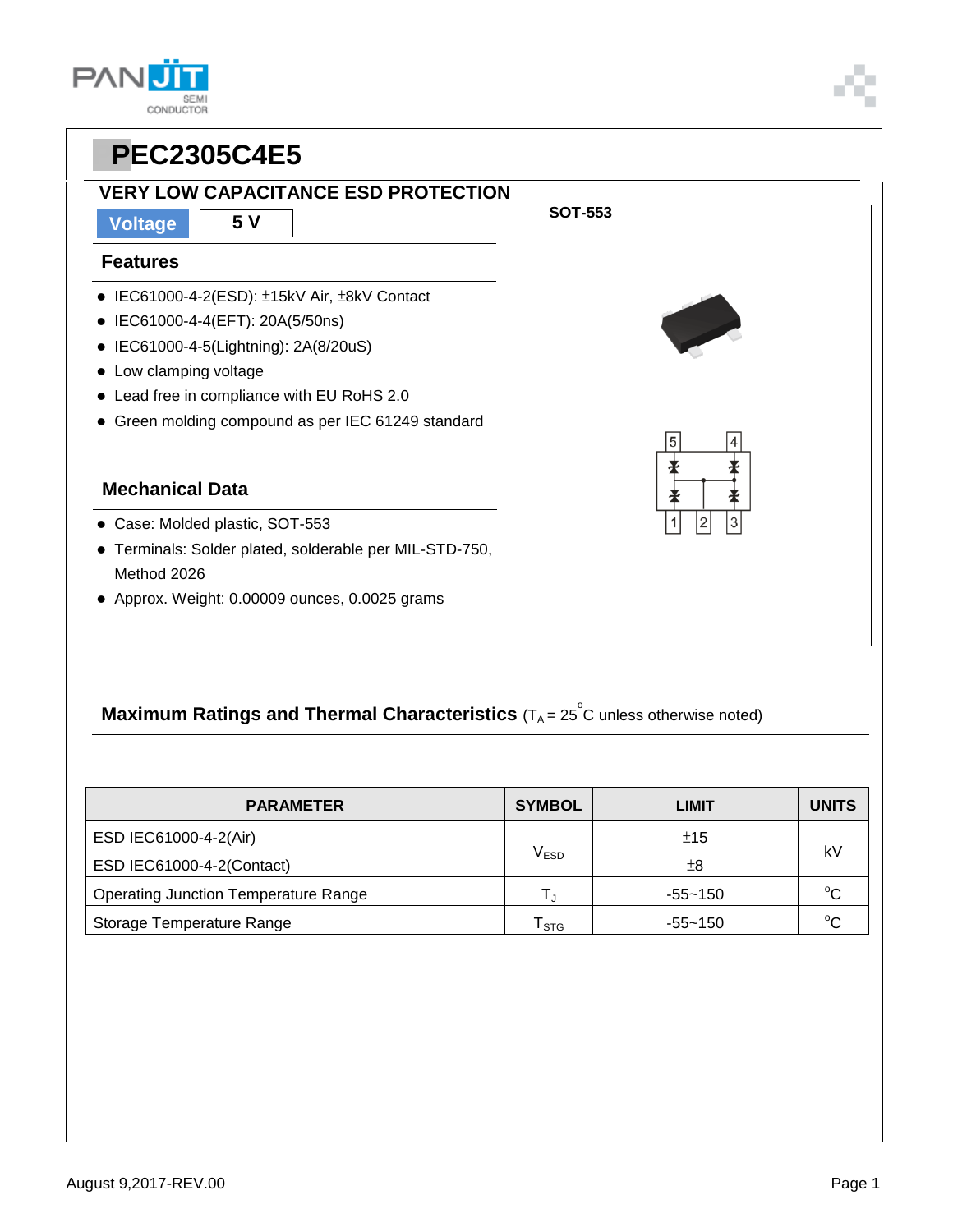



### **Electrical Characteristics**  $(T_A = 25^\circ \text{C}$  unless otherwise noted)

| <b>PARAMETER</b>               | <b>SYMBOL</b>            | <b>TEST CONDITION</b>            | MIN. | TYP. | MAX. | <b>UNITS</b> |  |
|--------------------------------|--------------------------|----------------------------------|------|------|------|--------------|--|
| Reverse Stand-Off Voltage      | $V_{RWM}$ <sup>(1)</sup> |                                  |      |      | 5    | V            |  |
| Reverse Breakdown Voltage      | $V_{BR}$                 | $I_{BR}$ = 1 mA                  | 5.5  |      | 10   | V            |  |
| Reverse Leakage Current        | l <sub>R</sub>           | $V_R = 5 V$                      |      |      | 100  | nA           |  |
| <b>Clamping Voltage</b>        | $V_{CL}$                 | $I_{PP} = 1 A$ , $t_P = 8/20$ us |      |      | 12   |              |  |
|                                |                          | $I_{PP} = 2 A$ , $t_P = 8/20$ us |      |      | 15   | $\vee$       |  |
| <b>Clamping Voltage TLP</b>    | $V_{CL}$ <sup>(2)</sup>  | $I_{PP} = 8 A$ , $t_P = 100$ ns  |      | 12.1 | ۰    | $\vee$       |  |
|                                |                          | $I_{PP}$ = 16 A, $t_P$ = 100 ns  |      | 13.7 | ۰    |              |  |
| <b>Dynamic Resistance</b>      | $R_{DYN}$                | $t_{\rm P}$ = 100 ns             |      | 0.2  | ۰    | $\Omega$     |  |
| Off State Junction Capacitance | $C_{J}$                  | $0$ Vdc Bias $f = 1$ MHz         |      |      | 3.5  | pF           |  |

NOTES:

1. A transient suppressor is selected according to the working peak reverse voltage( $V_{RWM}$ ), which should be equal to or greater than the DC or continuous peak operation voltage level.

2. Testing using Transmission Line Pulse (TLP) conditions:  $Z0 = 50 \Omega$ , t<sub>P</sub> = 100 ns.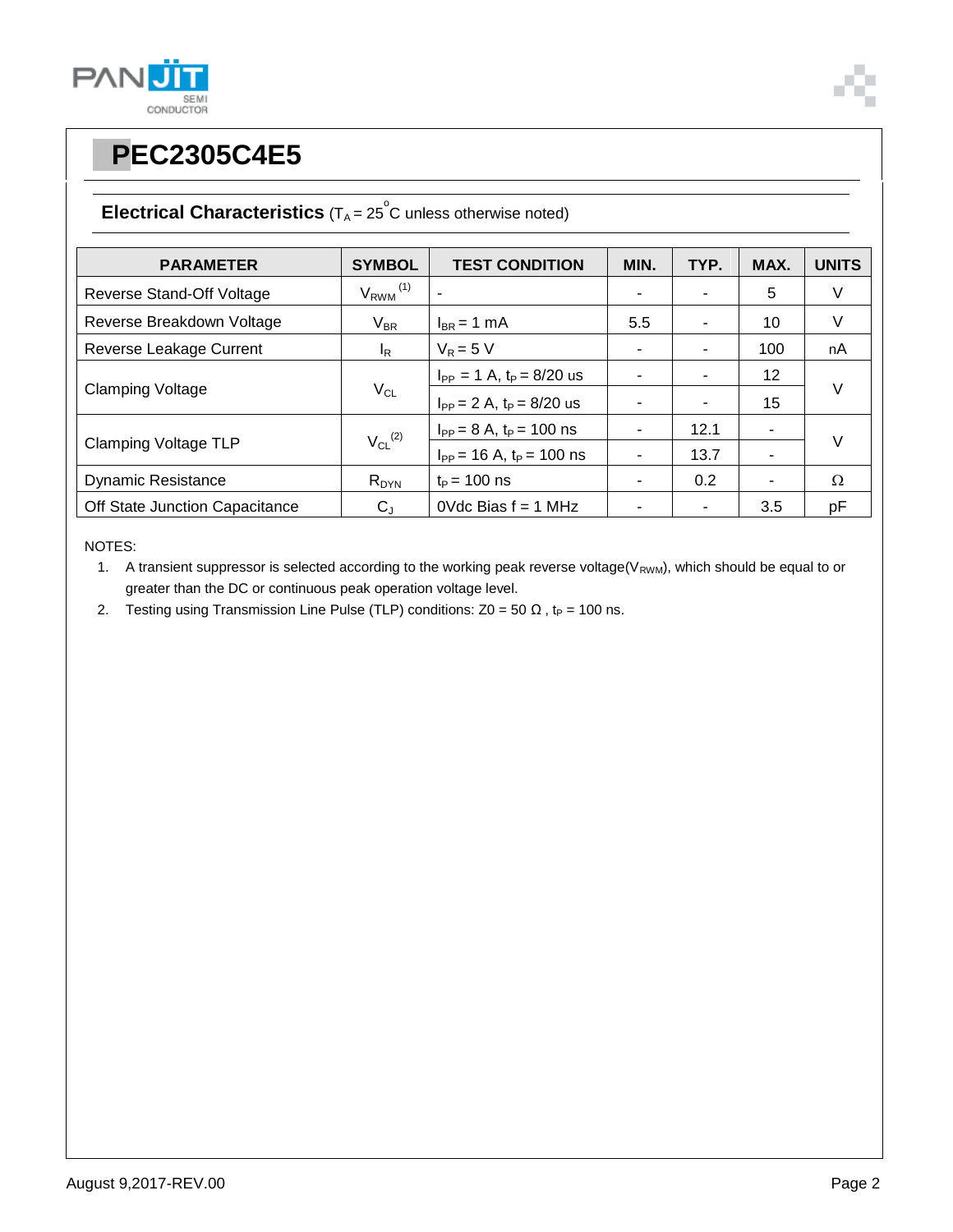





**TYPICAL CHARACTERISTIC CURVES**

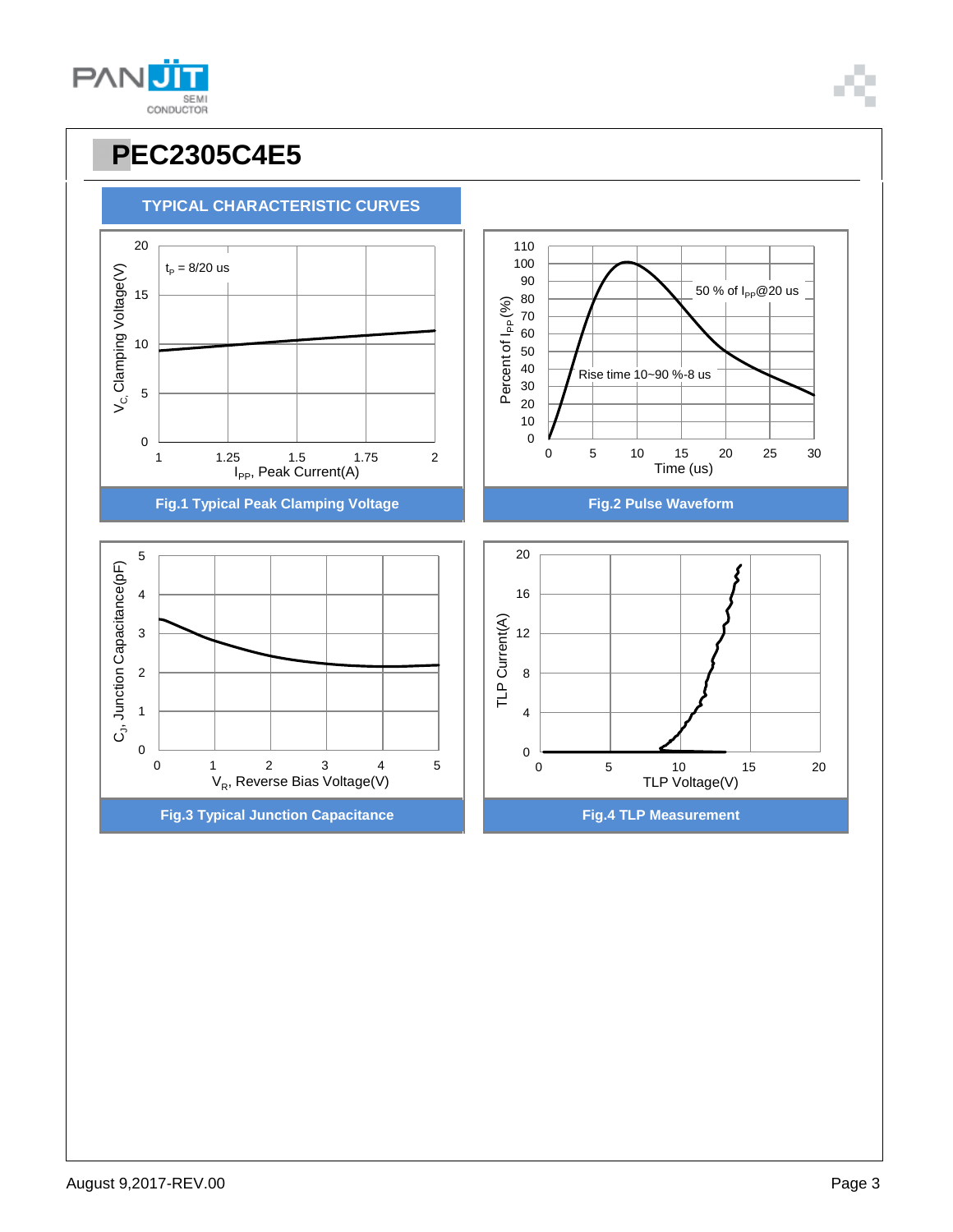



#### **Part No Packing Code Version**

| <b>Part No Packing Code</b> | Package Type | <b>Packing Type</b> | <b>Marking</b> | <b>Version</b> |
|-----------------------------|--------------|---------------------|----------------|----------------|
| PEC2305C4E5_R1_00001        | SOT-553      | $4K/7"$ Reel        | SA             | Halogen Free   |

#### **Packaging Information & Mounting Pad Layout**